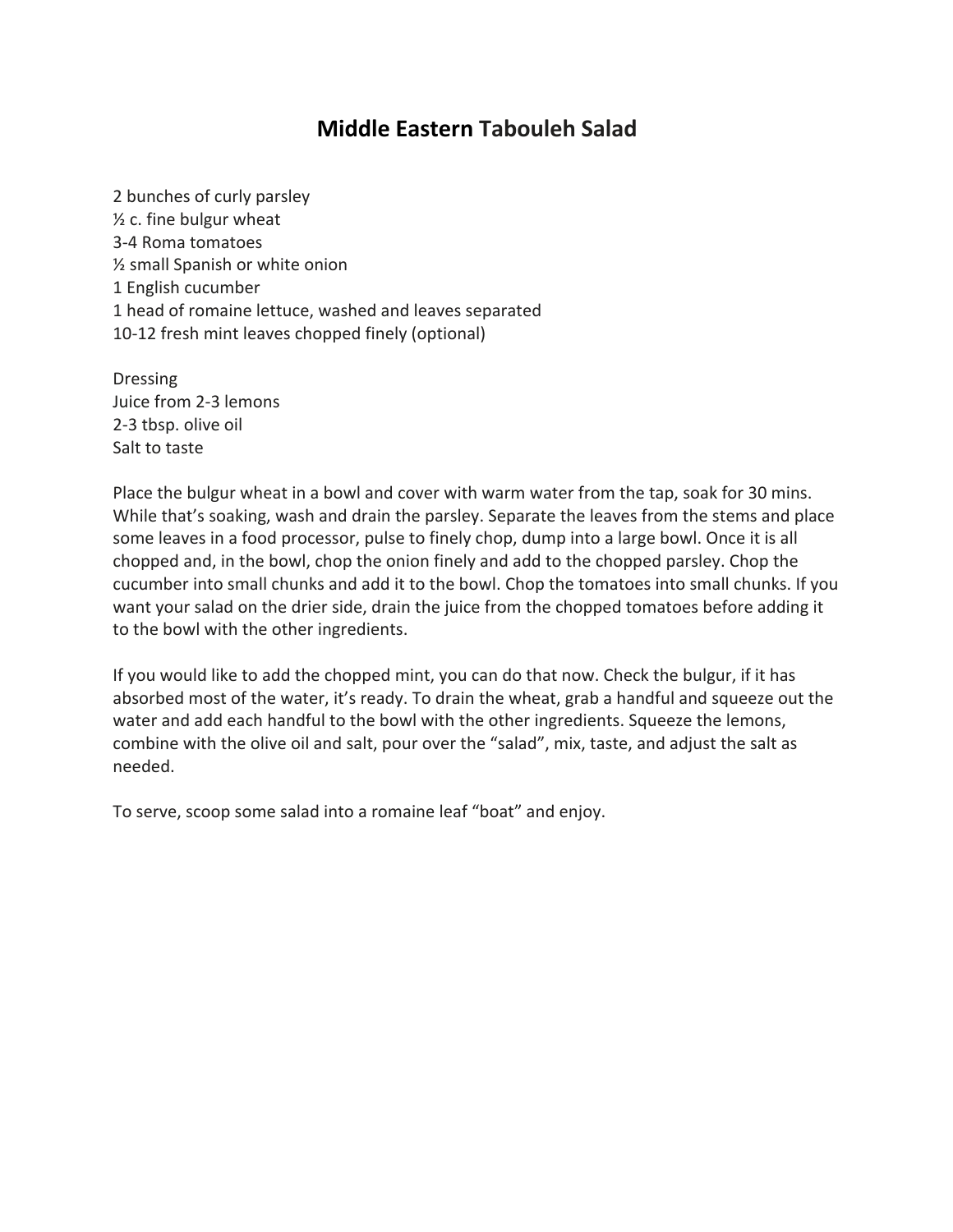### **Pierogies**

#### **As remembered and described by Renata Engel**

This dish was one that my mother, Margaret (Gebadlo) King always made for Christmas and Easter meals. And because we did not eat meat on Friday, she often made these pierogies to accompany the Friday fish dinner. What I remember most about making the pierogies was the group effort. Lots of little hands, cutting the dough into circles, filling the dough (usually too full), closing and crimping with a fork. Years later, when I would be home for the holidays, the little hands were replaced by my father's hands. And even as he became my mother's helper, he also tended to overfill, which always had my mother rolling her eyes.

Even though the traditional shape is a half moon, I make mine rectangular. I find that it is easier to roll out so that I maximize the use of the dough, and avoid having to use dough scraps, and then reworking (toughening) the dough.

#### **Fillings**

#### Cottage cheese filling for one batch of dough

¾ cup dry curd cottage cheese (if you do not have dry curd, place creamy cottage cheese in a strainer for several hours to drain some of the liquid)

1 Tbsp melted butter ¼ tsp salt ¼ tsp black pepper 2 Tbsp fresh parsley 1 egg yolk

Combine all ingredients with a fork, retaining the curd texture of the cottage cheese.

Sweet prune filling for one batch of dough

½ cup pitted prunes, chopped into 1/4 inch pieces

3 Tbsp water

1 Tbsp sugar

¼ tsp of a warm spice (cinnamon or clove)

Combine all ingredients in a saucepan and cook over medium heat until a soft paste forms, water may need to be added depending on the moisture that is in the prunes.

#### **Dough – 1 batch makes about 1 dozen pierogies**

1 cup flour ¼ tsp salt 1 egg 4 Tbsp cold water

Combine flour and salt. Using a fork, blend egg into the flour. Add water and mix well with hands to form a soft dough. Add more water if needed, being careful to work the dough well before adding more water.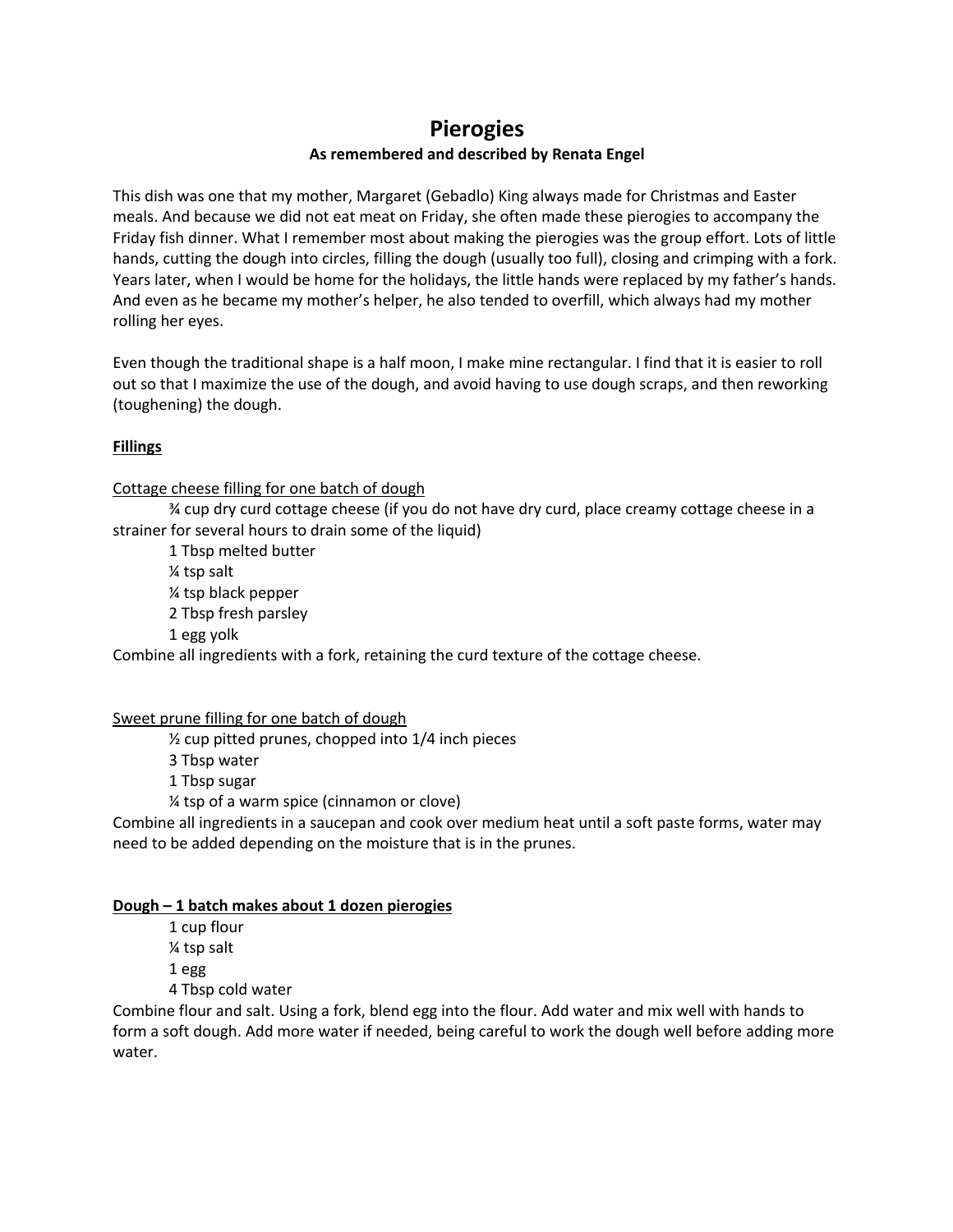#### **Assembly**

Dust a large wood cutting board with flour and roll dough out to about a rectangle 18 inches by 9 inches. Cut along length to separate into two sections.





Each strip will make 6 rectangular pierogies as described below. Take one strip and place a 1 tsp of filling spaced evenly on the lower half of the strip, as shown.

Moisten with water the bottom edge and the space between the dollops of filling.



Fold the top half down over the filling. Press the edges and the spaces between the fillings. And cut them with a knife to separate. Crimp the edges with a fork.



Place in boiling water for about 5 minutes. Drain. And then melt about 3 Tbsp of butter in a pan and saute them before serving.